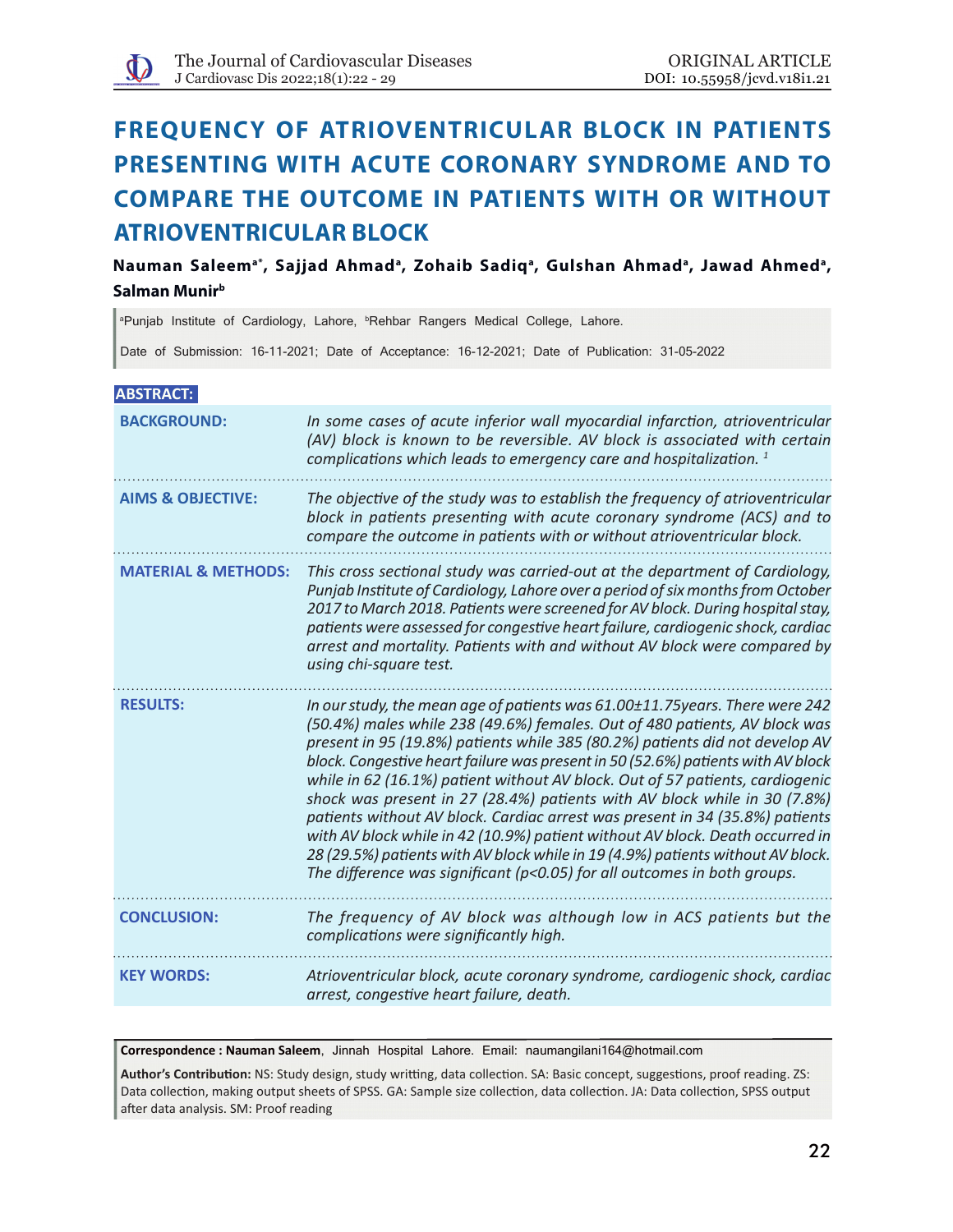# **INTRODUCTION**

cute coronary syndrome (ACS) is a term in which clinical symptoms are associated with acute myocardial ischemia i.e and unstable angina (UA), non-ST-segment elevation myocardial infarction (NSTEMI), and ST-segment elevation myocardial infarction (STEMI).<sup>1, 2</sup>

It is seen that in some cases of acute IWMI, complete atrioventricular (AV) block is reversible. The high-grade AV block is rarely reversible in non-MI coronary artery disease.3 AV block occurs when impulse generated at SA node causing atrial depolarization is either delayed at AV node or when it fails to reach the ventricles, AV block occurs. Three degrees of AV block are known.<sup>4</sup>

In 0.5-2% of healthy individual first-degree AV block can exist and its prevalence inclines with age. PR interval may exceed 0.20 seconds in at the age of 20 years while it can exceed 0.20 seconds in more than 5% at the age of 60 years. These days AV block is well managed due to the recent advances in diagnostics and pacing therapies.<sup>5</sup>

One multicenter study reported that the AV block occurs in 2.9% patients of ACS. Patients with AV block experienced more in-hospital complications including congestive heart failure (30.6 vs 12.8%, P<0.001), cardiogenic shock (23.3 vs. 3.5%, P< 0.001), cardiac arrest (24.5 vs. 4.1, p<0.001) and mortality (22.7 vs. 4.3%, p<0.001).6

Rationale of current study was to assess the frequency of AV block in patients with ACS and the outcome of patients with or without AV block. Literature has shown that frequency of AV block is very low but in routine AV block seems to be more common.

# **MATERIAL AND METHODS:**

This cross sectional study was performed at the department of Cardiology, Punjab Institute of Cardiology, Lahore over a period of six months from October 2017 to March 2018. Patients were screened for AV block. During hospital stay, patients were assessed for congestive heart failure, cardiogenic shock, cardiac arrest and mortality. The statistical analysis of data was done by using SPSS version 21. Patients with and without AV block were compared by using chi-square test.

Total 480 patients were enrolled with 95% confidence level, 1.5% margin of error and taking expected percentage of AV block in patients presenting with ACS. Non-probability, consecutive sampling. Patients of age 40-80 years of either gender presenting with ACS (as per operational definition) in emergency within 12 hours of symptoms were included. Patients with previous

MI, CABG, PCI (on medical record) and patients having liver problem (ALT>40IU, AST>40IU), abnormal kidney function (creatinine>1.2mg/dl) or asthma were excluded from the study.

#### **Operational definition: ACS:**

Acute coronary syndrome (ACS) refers to a spectrum of clinical presentations ranging from those for ST-segment elevation myocardial infarction (STEMI) to presentations found in non–ST-segment elevation myocardial infarction (NSTEMI) or in unstable angina. It is almost always associated with rupture of an atherosclerotic plaque and partial or complete thrombosis of the infarct-related artery.

# **AV block:**

It was diagnosed if prolonged PR interval (>0.20sec) on ECG, if Mobitz 1; with each successive QRS P-R interval increased until there is non-conductive P-wave or Mobitz 2; AV conduction ratio varies between 2:1 and 3:1 or variable PR interval with an escape rhythm, atrial rate is faster than escape rhythm, no relation between atria and ventricle, HR<40bpm.

# **Adverse Outcomes:**

It was assessed during first 7days of hospital stay. Assessment was done daily

1.Congestive heart failure: It was classified if there waspresence of dyspnea, tiredness, swelling or edema of lower limbs (any one or more) along with BNP>100pg/dl and EF<40% on echocardiography.

2.Cardiogenic shock: It was identified if there was decreased cardiac output (EF<40%), blood pressure <90mmHg for at least 30 minutes and evidence of tissue hypoxia.

3.Cardiac arrest: It was characterized if there wasabrupt loss of heart function on clinical evaluation.

4.Death occurred: If patient died (no heartbeat, no respiration) on clinical examination during first 7 days of admission

480 patients who fulfilled the selection criteria were enrolled in the study from the emergency of Department of Cardiology, Punjab Institute of Cardiology, Lahore. Informed consent was obtained from attendants. Demographic data (name, age, gender, BMI, duration of symptoms, type of ACS and history of diabetes (BSR>186mg/ dl)) was also noted. Patients were screened for AV block (as per operational definition). Patients were followed-up in cardiology ward for 7 days. During follow-up, patients were assessed for congestive heart failure, cardiogenic shock,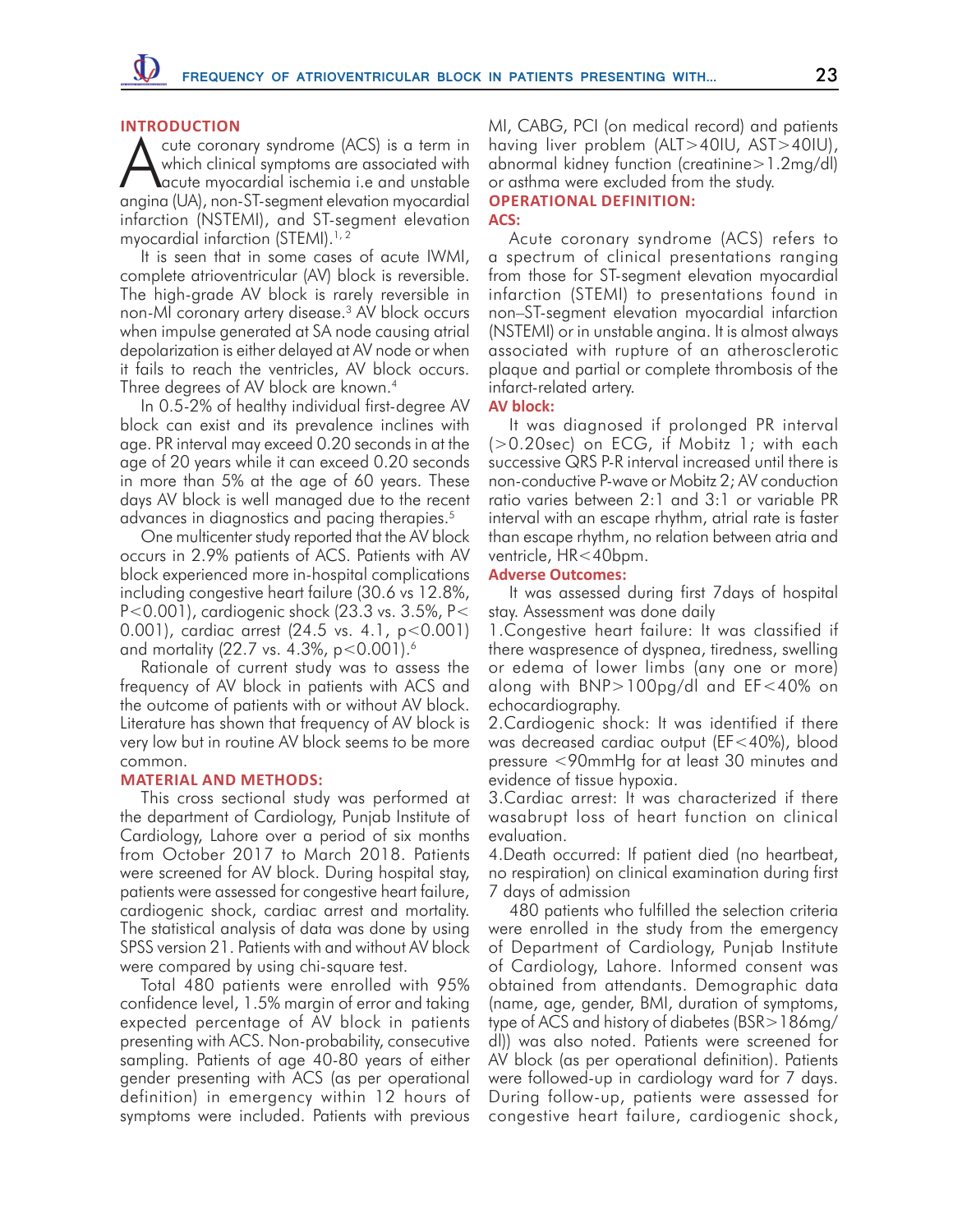cardiac arrest and mortality during hospital stay (as per operational definition). The collected data was analysed statistically by using SPSS version 21. Quantitative variables like age, BMI and duration of symptoms were presented in form of mean  $\pm$  S.D. Qualitative variables like gender, diabetes, AV block and outcome (congestive heart failure, cardiogenic shock, cardiac arrest and mortality during hospital stay) were presented in form of frequency and percentage. Patients with and without AV block were compared by using chi-square test. P-value≤0.05 was considered as significant. Data was stratified for age, gender, BMI, duration of symptoms, type of ACS and diabetes. Post-stratification, chi-square test was applied to check significance in stratified groups. P-value≤0.05 was considered as significant.

# **RESULTS:**

In this study, the mean age was  $61.00\pm11.75$ years (Table 1). There were 242 (50.4%) males while 238 (49.6%) females (Fig 1). The mean duration of symptoms was  $7.97 \pm 2.59$ hours (Table 2) There were 312 (65.0%) diabetic patients (Fig 2). In this study, 281 (58.5%) patients presented with STEMI while 199 (41.5%) had NSTEMI (Fig 3). AV block was present in 95 (19.8%) patients while 385 (80.2%) did not develop AV block (Table 3). Congestive heart failure was identified in 50 (52.6%) patients with AV block while in 62 (16.1%) patient without AV block. The difference was significant (p<0.05) (Table 4). Cardiogenic shock was present in 27 (28.4%) patients with AV block while in 30 (7.8%) patient without AV block. The difference was significant (p<0.05) (Table 5). Cardiac arrest was present in 34 (35.8%) patients with AV block while in 42 (10.9%) patients without AV block. The difference was significant ( $p < 0.05$ ) (Table 6). Death occurred in 28 (29.5%) patients with AV block while in 19 (4.9%) patients without AV block. The difference was significant ( $p < 0.05$ ) (Table 7). Data was stratified for effect modifiers and congestive heart failure was compared in both AV block groups. The frequency of congestive heart failure was significantly high in patients with AV block in both age groups, genders, duration of symptoms, diabetes and type of ACS ( $p < 0.05$ ) (Table 8). Data was stratified for effect modifiers and cardiogenic shock was compared in both AV block groups. The frequency of cardiogenic shock was significantly high in patients with AV block in both age groups, genders, duration of symptoms, diabetes and type of ACS (p<0.05)(Table 9).

Data was stratified for effect modifiers and cardiac arrest was compared in both AV block groups. The frequency of cardiac arrest was significantly high in patients with AV block in both age groups, genders, duration of symptoms, diabetes and type of ACS (p<0.05) (Table 10). Data was stratified for effect modifiers and death was compared in both AV block groups. The frequency of death was significantly high in patients with AV block in both age groups, genders, duration of symptoms, diabetes and type of ACS (p<0.05), except in females and duration of symptoms>8hours (P>0.05)(Table 11). **DISCUSSION:**

AV conduction disturbances frequently seen in acute myocardial infarction. Within a few days, most of these types of AV conduction disturbances disappear. Occlusion of AV node branch of the



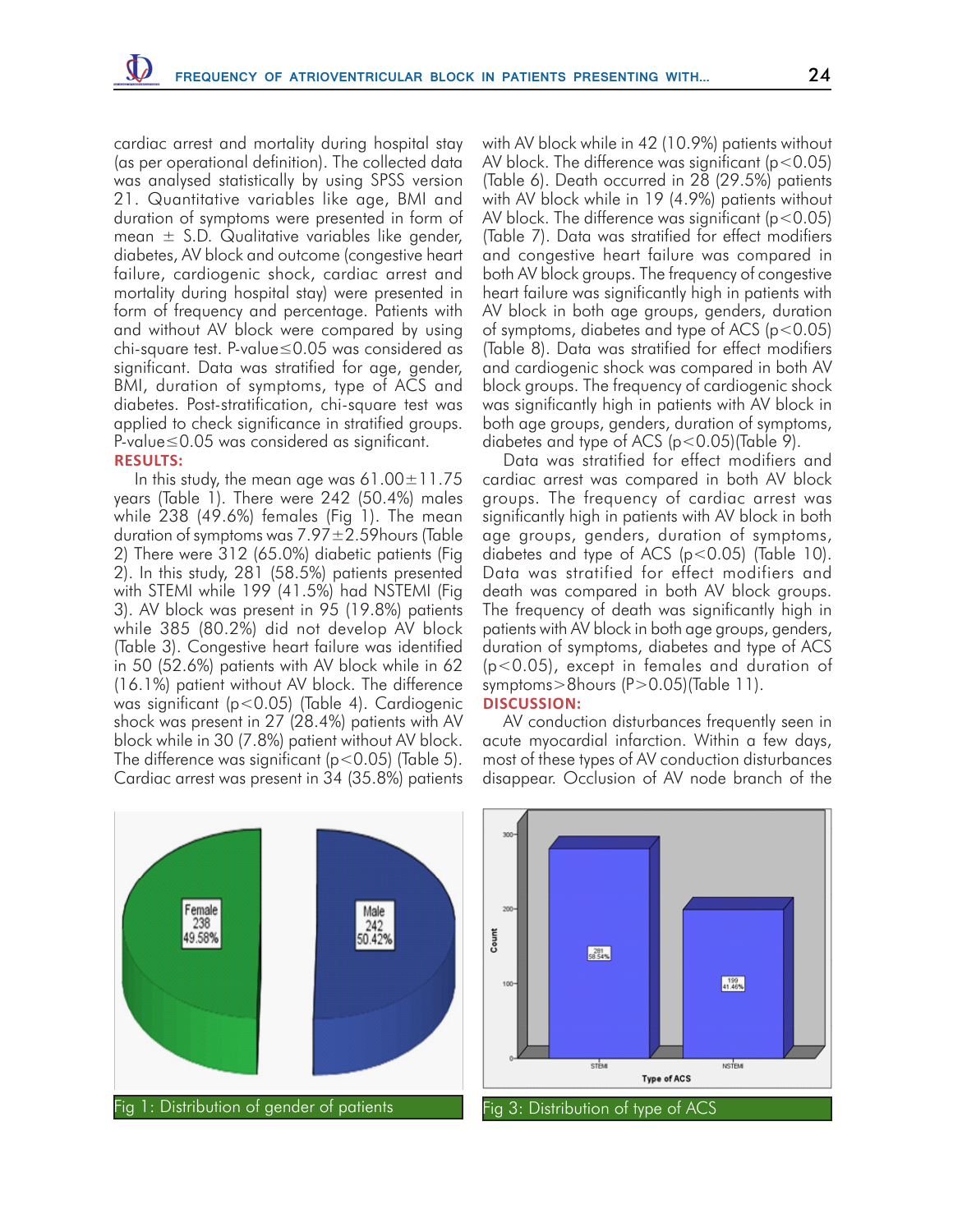

| Table 1: Descriptive Statistics of age of patients |                |       |  |  |  |
|----------------------------------------------------|----------------|-------|--|--|--|
| Age (years)                                        | $\mathsf{n}$   |       |  |  |  |
|                                                    | Mean           | 61.00 |  |  |  |
|                                                    | <b>SD</b>      | 11.75 |  |  |  |
|                                                    | <b>Minimum</b> | 40    |  |  |  |
|                                                    | <b>Maximum</b> | 80    |  |  |  |

| Table 2: Descriptive Statistics of duration of symptoms |                |      |  |  |
|---------------------------------------------------------|----------------|------|--|--|
| <b>Duration (Hours)</b>                                 | $\mathsf{n}$   | 275  |  |  |
|                                                         | <b>Mean</b>    | 7.97 |  |  |
|                                                         | <b>SD</b>      | 2.59 |  |  |
|                                                         | <b>Minimum</b> |      |  |  |
|                                                         | <b>Maximum</b> | 12   |  |  |

| Table 3: Distribution of AV block |                |           |         |  |  |
|-----------------------------------|----------------|-----------|---------|--|--|
|                                   |                | Frequency | Percent |  |  |
| <b>AV block</b>                   | <b>Present</b> | 95        | 19.8    |  |  |
|                                   | <b>Absent</b>  | 385       | 80.2    |  |  |
|                                   | <b>Total</b>   | 480       | 100.0   |  |  |

| Table 4: Comparison of congestive heart failure in AV block group |                                                                 |              |            |             |  |  |
|-------------------------------------------------------------------|-----------------------------------------------------------------|--------------|------------|-------------|--|--|
|                                                                   | <b>AV block</b>                                                 | <b>Total</b> |            |             |  |  |
| <b>Present</b><br><b>Absent</b>                                   |                                                                 |              |            |             |  |  |
| <b>Congestive heart</b><br><b>Yes</b><br>failure                  |                                                                 | 50 (52.6%)   | 62 (16.1%) | 112 (23.3%) |  |  |
|                                                                   | 368 (76.7%)                                                     |              |            |             |  |  |
| 95 (100%)<br>385 (100%)<br>480 (100%)<br><b>Total</b>             |                                                                 |              |            |             |  |  |
|                                                                   | $\vert$ Chi-square test = 56.833, p-value = 0.000 (Significant) |              |            |             |  |  |

| Table 5: Comparison of cardiogenic shock in AV block group                                              |            |                |               |              |  |
|---------------------------------------------------------------------------------------------------------|------------|----------------|---------------|--------------|--|
|                                                                                                         |            |                | AV block      | <b>Total</b> |  |
|                                                                                                         |            | <b>Present</b> | <b>Absent</b> |              |  |
| <b>Cardiogenic shock</b>                                                                                | <b>Yes</b> | 27 (28.4%)     | 30(7.8%)      | 57 (11.9%)   |  |
|                                                                                                         | <b>No</b>  | 68 (71.6%)     | 355 (92.2%)   | 423 (88.1%)  |  |
| <b>Total</b>                                                                                            |            | 95 (100%)      | 385 (100%)    | 480 (100%)   |  |
| $Q_{n}$ $(2.5)$ $(2.5)$ $(3.5)$ $(4.5)$ $(5.5)$ $(6.5)$ $(6.5)$ $(7.5)$ $(8.5)$ $(9.5)$ $(1.5)$ $(1.5)$ |            |                |               |              |  |

**Chi-square test = 30.986, p-value = 0.000 (Significant)**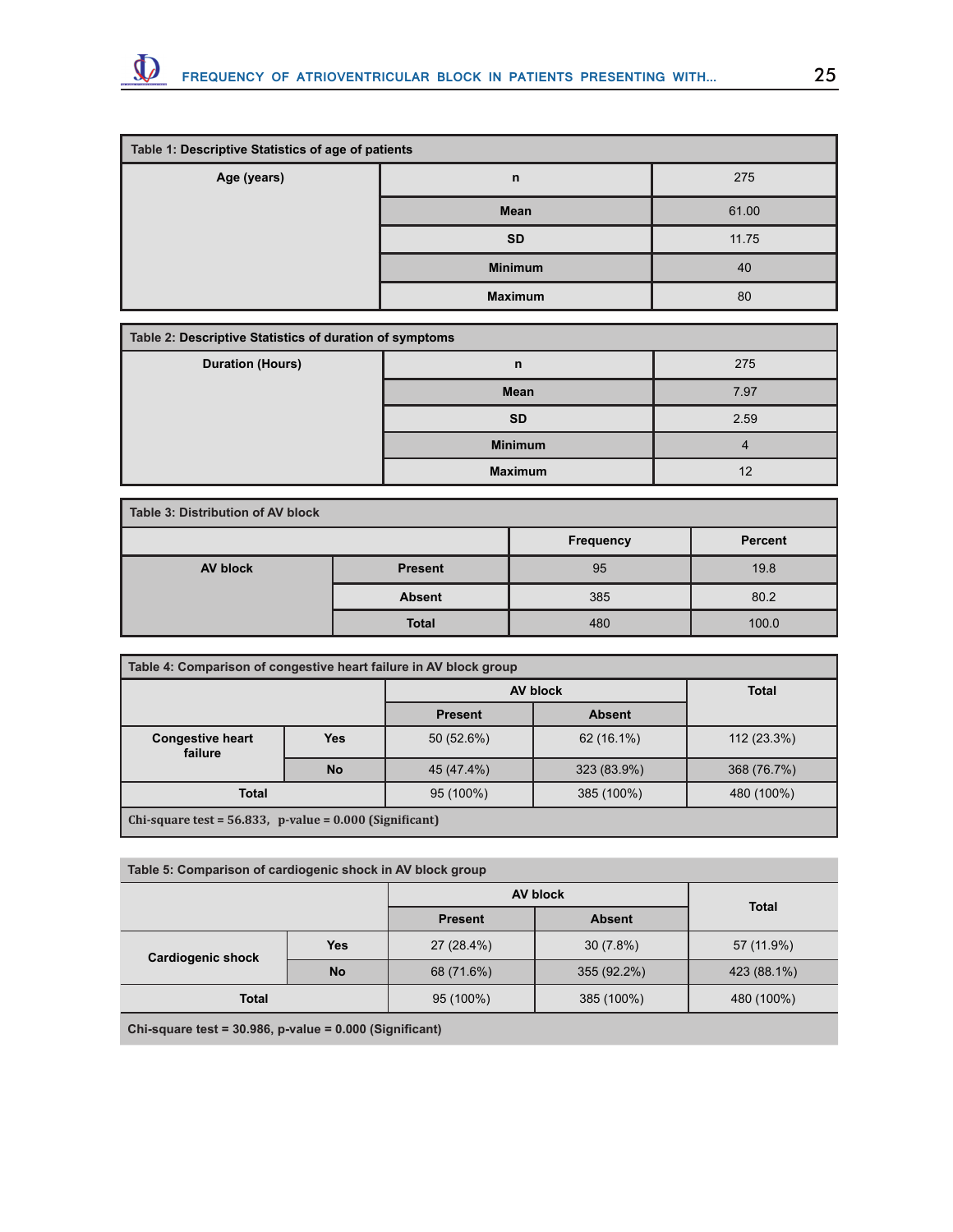

| Table 6: Comparison of cardiac arrest in AV block group |            |                |               |              |  |
|---------------------------------------------------------|------------|----------------|---------------|--------------|--|
|                                                         |            | AV block       |               |              |  |
|                                                         |            | <b>Present</b> | <b>Absent</b> | <b>Total</b> |  |
| <b>Cardiac arrest</b>                                   | <b>Yes</b> | 34 (35.8%)     | 42 (10.9%)    | 76 (15.8%)   |  |
|                                                         | <b>No</b>  | 61 (64.2%)     | 343 (89.1%)   | 404 (84.2%)  |  |
| <b>Total</b>                                            |            | 95 (100%)      | 385 (100%)    | 480 (100%)   |  |
| $\sim$ $\sim$ $\sim$ $\sim$ $\sim$ $\sim$ $\sim$        |            |                |               |              |  |

**Chi-square test = 35.395, p-value = 0.000 (Significant)**

| Table 7: Comparison of death in AV block group                  |           |                |               |              |  |  |
|-----------------------------------------------------------------|-----------|----------------|---------------|--------------|--|--|
|                                                                 |           | AV block       |               | <b>Total</b> |  |  |
|                                                                 |           | <b>Present</b> | <b>Absent</b> |              |  |  |
| <b>Death</b>                                                    | Yes       | 28 (29.5%)     | 19 (4.9%)     | 47 (9.8%)    |  |  |
|                                                                 | <b>No</b> | 67 (70.5%)     | 366 (95.1%)   | 433 (90.2%)  |  |  |
| <b>Total</b>                                                    |           | 95 (100%)      | 385 (100%)    | 480 (100%)   |  |  |
| Chi-square test = $51.945$ ,<br>$p-value = 0.000$ (Significant) |           |                |               |              |  |  |

| Table 8: Comparison of congestive heart failure in AV block groups stratified for effect modifiers |               |                 |               |              |           |
|----------------------------------------------------------------------------------------------------|---------------|-----------------|---------------|--------------|-----------|
|                                                                                                    |               | <b>AV block</b> |               | <b>Total</b> | p-value   |
|                                                                                                    |               | <b>Present</b>  | <b>Absent</b> |              |           |
| Age                                                                                                | 40-60         | 18 (48.6%)      | 33 (17.1%)    | 51 (22.2%)   | 0.000     |
|                                                                                                    | $61 - 80$     | $32(55.2\%)$    | 29 (15.1%)    | $61(24.4\%)$ | 0.000     |
| Gender                                                                                             | <b>Male</b>   | 28 (51.9%)      | 23 (12.2%)    | 51 (21.1%)   | 0.000     |
|                                                                                                    | <b>Female</b> | 22 (53.7%)      | 39 (19.8%)    | 61(25.6%)    | 0.000     |
| <b>Duration</b>                                                                                    | $4 - 8$       | 31 (51.7%)      | 21 (10.8%)    | 52 (20.5%)   | 0.000     |
|                                                                                                    | $9 - 12$      | 19 (54.3%)      | 41 (21.5%)    | 60 (26.5%)   | 0.000     |
| <b>Diabetes</b>                                                                                    | <b>Yes</b>    | 35 (56.5%)      | 32 (12.8%)    | 67 (21.5%)   | 0.000     |
|                                                                                                    | <b>No</b>     | 15 (45.5%)      | $30(22.2\%)$  | 45 (26.8%)   | 0.007     |
| <b>Type of ACS</b>                                                                                 | <b>STEMI</b>  | 50 (52.6%)      | 36 (19.4%)    | 86 (30.6%)   | 0.000     |
|                                                                                                    | <b>NSTEMI</b> | $0(0\%)$        | 26 (13.1%)    | 26 (13.1%)   | <b>NA</b> |

**Table 9: Comparison of cardiogenic shock in AV block groups stratified for effect modifiers**

| <b>AV block</b>    |               | <b>Total</b>   | p-value       |              |           |
|--------------------|---------------|----------------|---------------|--------------|-----------|
|                    |               | <b>Present</b> | <b>Absent</b> |              |           |
| Age                | 40-60         | 11(29.7%)      | $10(5.2\%)$   | $21(9.1\%)$  | 0.000     |
|                    | $61 - 80$     | 16 (27.6%)     | 20 (10.4%)    | $36(14.4\%)$ | 0.001     |
| Gender             | <b>Male</b>   | 15 (27.8%)     | 18 (9.6%)     | 33 (13.6%)   | 0.001     |
|                    | Female        | 12 (29.3%)     | $12(6.1\%)$   | 24 (10.1%)   | 0.000     |
| <b>Duration</b>    | $4 - 8$       | 14 (23.3%)     | 14 (7.2%)     | 28 (11.0%)   | 0.000     |
|                    | $9 - 12$      | 13 (37.1%)     | $16(8.4\%)$   | 29 (12.8%)   | 0.000     |
| <b>Diabetes</b>    | <b>Yes</b>    | $17(27.4\%)$   | $13(5.2\%)$   | $30(9.6\%)$  | 0.000     |
|                    | <b>No</b>     | 10 (30.3%)     | 17 (12.6%)    | 27 (16.1%)   | 0.013     |
| <b>Type of ACS</b> | <b>STEMI</b>  | 27 (28.4%)     | $9(4.8\%)$    | 36 (12.8%)   | 0.000     |
|                    | <b>NSTEMI</b> | $0(0\%)$       | 21 (10.6%)    | 21 (10.6%)   | <b>NA</b> |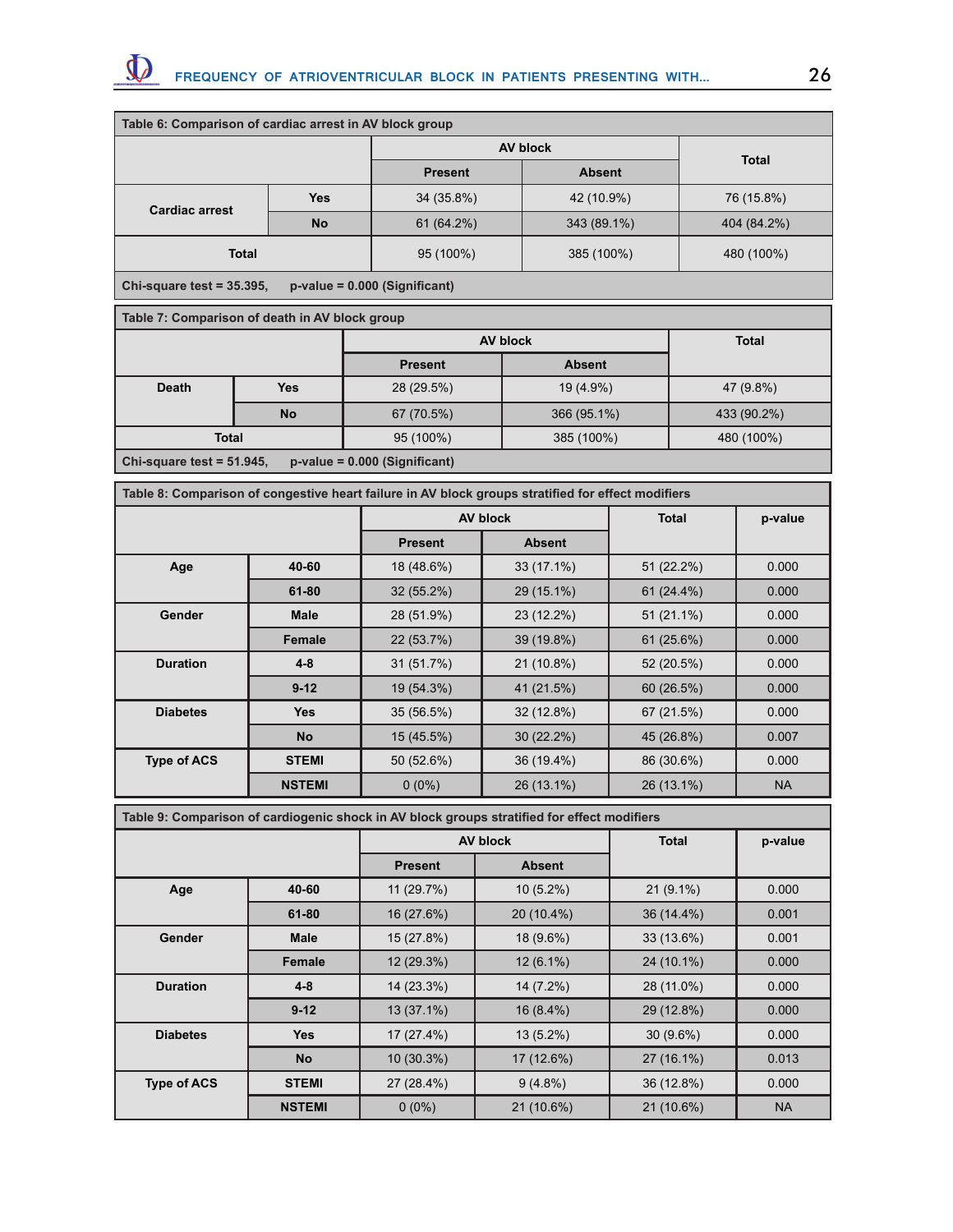|                    |               |                | AV block      | <b>Total</b> | p-value   |
|--------------------|---------------|----------------|---------------|--------------|-----------|
|                    |               | <b>Present</b> | <b>Absent</b> |              |           |
| Age                | 40-60         | 17 (45.9%)     | 21 (10.9%)    | 38 (16.5%)   | 0.000     |
|                    | $61 - 80$     | 17 (29.3%)     | 21 (10.9%)    | 38 (15.2%)   | 0.001     |
| <b>Gender</b>      | <b>Male</b>   | 14 (25.9%)     | 21 (11.2%)    | 35 (14.5%)   | 0.007     |
|                    | <b>Female</b> | 20 (48.8%)     | 21 (10.7%)    | 41 (17.2%)   | 0.000     |
| <b>Duration</b>    | $4 - 8$       | 20 (33.3%)     | 26 (13.4%)    | 46 (18.1%)   | 0.000     |
|                    | $9 - 12$      | 14 (40.0%)     | $16(8.4\%)$   | $30(13.3\%)$ | 0.000     |
| <b>Diabetes</b>    | <b>Yes</b>    | 21 (33.9%)     | 26 (10.4%)    | 47 (15.1%)   | 0.000     |
|                    | <b>No</b>     | 13 (39.4%)     | 16 (11.9%)    | 29 (17.3%)   | 0.000     |
| <b>Type of ACS</b> | <b>STEMI</b>  | 34 (35.8%)     | 20 (10.8%)    | 54 (19.2%)   | 0.000     |
|                    | <b>NSTEMI</b> | $0(0\%)$       | 22 (11.1%)    | 22 (11.1%)   | <b>NA</b> |

|                    |               |                | <b>AV block</b> |              | p-value   |
|--------------------|---------------|----------------|-----------------|--------------|-----------|
|                    |               | <b>Present</b> | <b>Absent</b>   |              |           |
| Age                | 40-60         | 9(24.3%)       | $7(3.6\%)$      | 16 (7.0%)    | 0.000     |
|                    | 61-80         | 19 (32.8%)     | 12 (6.3%)       | $31(12.4\%)$ | 0.000     |
| <b>Gender</b>      | <b>Male</b>   | 22 (40.7%)     | 7(3.7%)         | 29 (12.0%)   | 0.001     |
|                    | <b>Female</b> | 6(14.6%)       | $12(6.1\%)$     | 18 (7.6%)    | 0.060     |
| <b>Duration</b>    | $4 - 8$       | 24 (4.0%)      | $8(4.1\%)$      | 32 (12.6%)   | 0.000     |
|                    | $9 - 12$      | $4(11.4\%)$    | $11(5.8\%)$     | $15(6.6\%)$  | 0.215     |
| <b>Diabetes</b>    | <b>Yes</b>    | 18 (29.0%)     | $7(2.8\%)$      | $25(8.0\%)$  | 0.000     |
|                    | <b>No</b>     | $10(30.3\%)$   | 12 (8.9%)       | 22 (13.1%)   | 0.001     |
| <b>Type of ACS</b> | <b>STEMI</b>  | 28 (29.5%)     | 5(2.7%)         | 33 (11.7%)   | 0.000     |
|                    | <b>NSTEMI</b> | $0(0\%)$       | 14 (7.0%)       | 14 (7.0%)    | <b>NA</b> |

right coronary artery is considered to be the cause of heart block in these patients

Occlusion of the right or left circumflex coronary arteries results in acute inferior wall infarction. In 90% of the population, right coronary artery supplies the AV node artery.<sup>3,6</sup> Despite arterial occlusion however, pathologic studies have demonstrated little or no tissue necrosis in the AV node or His bundle of these patients. It may be due to spontaneous recanalization or dual arterial blood supply.

In our study, AV block was present in 95 (19.8%) patients while 385 (80.2%) did not develop AV block. Some healthy adults can have first degree AV block, and its incidence increases with age. PR interval may exceed 0.20 seconds in 0.5-2% of healthy people at 20 years. PR interval may

exceed 0.20 seconds in more than 5% healthy individuals at age of 60 years. Improve outcome for AV block seen after recent advances in diagnostics and pacing therapies.<sup>5</sup> One multicenter study reported that the AV block occurs in 2.9% patients of ACS.<sup>6</sup>

Significant mortality in AV block patients complicates the otherwise benign course of inferior wall MI. Patients in present study have higher inhospital mortality and higher incidence of other in hospital complications including Congestive heart failure, cardiogenic shock, cardiac arrest and mortality as compared to those without AVB.

Patients with AV block experienced more inhospital complications including congestive heart failure (30.6 vs 12.8%, P<0.001), cardiogenic shock (23.3 vs. 3.5%, P< 0.001), cardiac arrest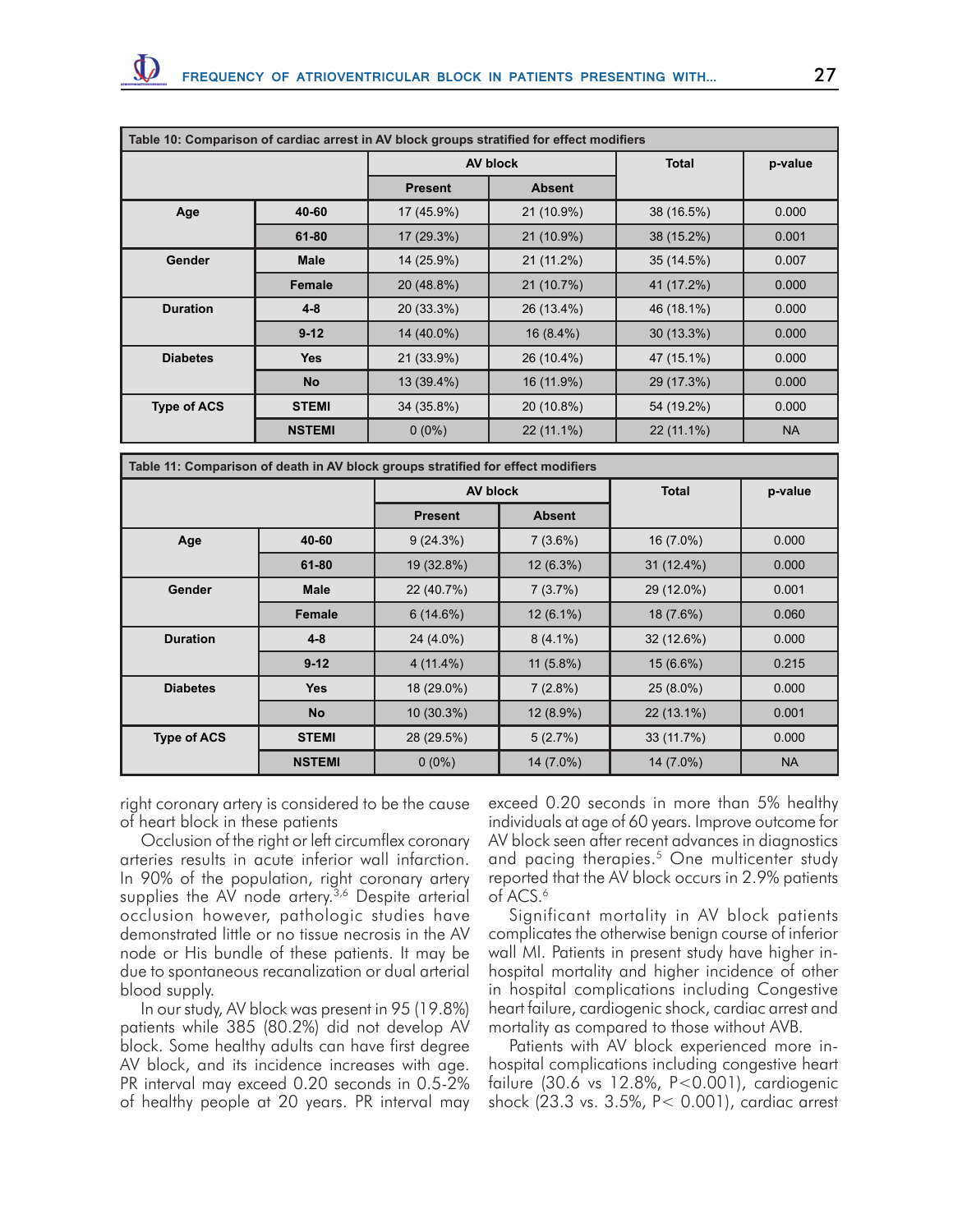(24.5 vs. 4.1, p<0.001) and mortality (22.7 vs. 4.3%,  $p < 0.001$ ).<sup>6</sup>

In a study by Gang UJO et. al, <sup>7</sup> twenty-five patients (3.2%) expired out of 67 patients who were documented AV block in patients presenting with STEMI. Female gender, age >65 years, diabetes and hypertension complete RCA occlusion were significant independent predictors of developing AV block.7 AV block in ACS in our study was found to be 3.2% which is 2–4% lower than reported in studies of STEMI patients in the thrombolytic era.<sup>8,9</sup> Nguyen et al. and Harpaz et al. findings indicate recent encouraging declines in the incidence rates of CHB complicating ACS.<sup>10,11</sup>

Patients with inferior infarctions having frequency of 9.4% AV block and those with anterior infarctions were having 2.5% AV block as reported in Aplin et al.8 Auffret et al., reported that 3.5% of patients were having AV block, 63.7% of patients on admission and 36.3% during hospitalization. In-hospital mortality rates (18.1% and 28.6%, respectively) were higher in patients having AV block on admission or those developing during first 24hour of hospitalization compared to those patients without (4.5%) or with AV block occurring beyond the first 24 hours of hospitalization  $(8.0\%)$ <sup>12</sup>

Gupta et al., reported that AV block developed in 10.3% of patients with ACS. Seventeen out of 22 patients were died who were having circulatory failure alone or in combination with congestive heart failure, shock, hypotension and left ventricular failure. Out of five transvenously paced patients, four died.<sup>13</sup>

In a study by Feigl et al <sup>14</sup> second and third degree AV block was diagnosed in 37 (14%) with acute inferior (diaphragmatic) myocardial infarction in a group of 288 patients which is comparable to our study where we found 19% AV block in our study population.

We stratified data for effect modifiers and congestive heart failure, cardiogenic shock, cardiac arrest and death was compared in both AV block groups. The frequency of congestive heart failure was significantly high in patients with AV block in both age groups, genders, duration of symptoms, diabetes and type of ACS ( $p < 0.05$ ).

#### **CONCLUSION**

The frequency of AV block was although low in ACS patients but the complications were significantly high.